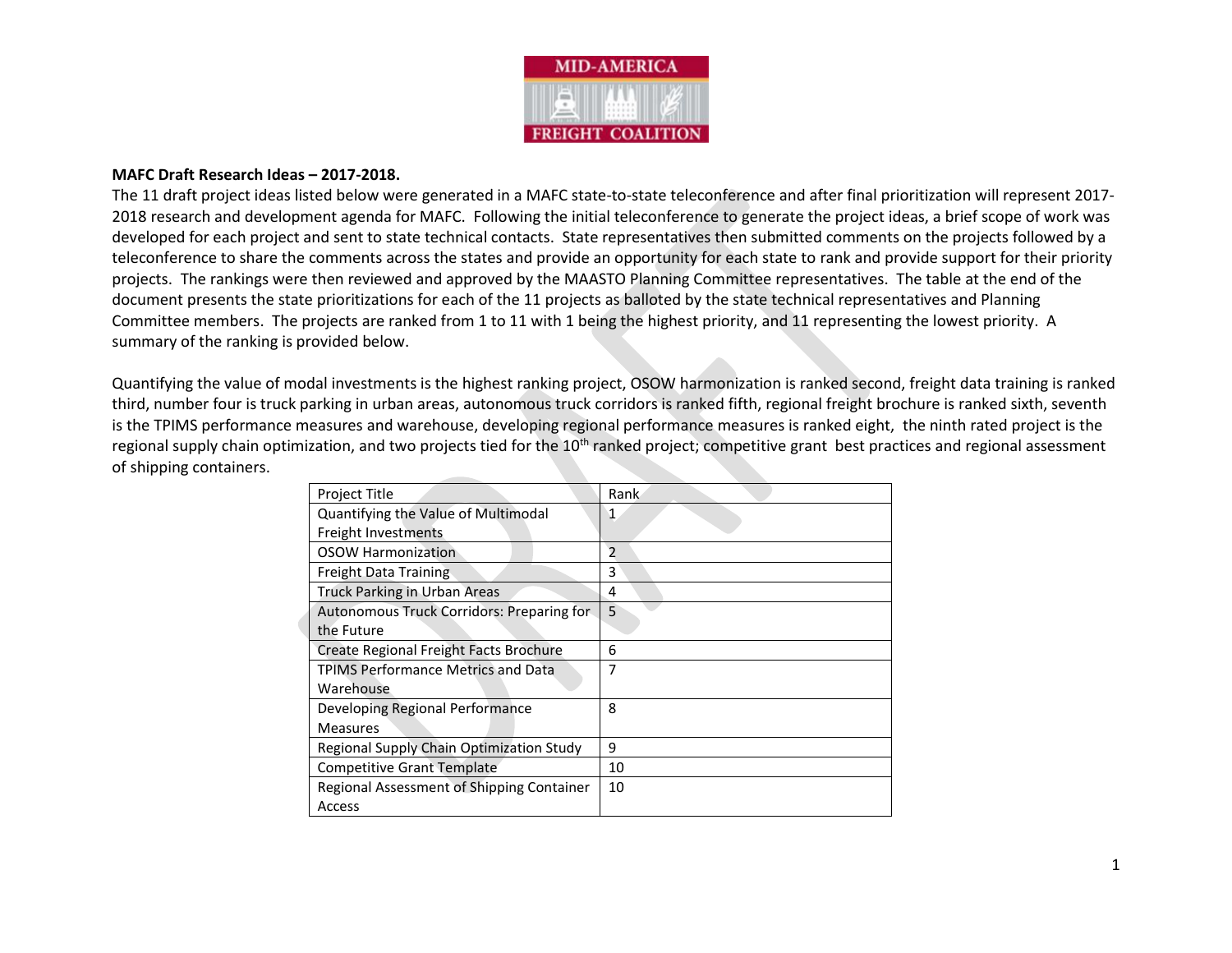

The updated research ideas are presented below. After final input from the MAASTO Board of Directors, a more detailed scope of work, budget and timeline will be created for the highest priority projects. MAFC will then work with technical representatives to move forward with the projects.

Contact: Ernie Perry, PhD MAFC UW-Madison 608-890-2310 ebperry@wisc.edu

## **1) Truck Parking in Urban Areas**

# Summary: Ranked 4

This project explores the potential to use vacant urban parcels and brownfields as truck parking areas. This project would expand the GIS methodology used in an earlier MAFC whitepaper, and apply it to a major metropolitan area in each MAFC member states. The ultimate goal of this project is the development of a pilot project in each MAFC state to identify and provide low cost urban truck parking that creates efficiency, reduce congestion and increases safety in last mile freight movement.

- A literature review of urban truck parking issues, and a discussion of how urban spaces could alleviate some parking shortages.
- A review of local ordinances and time limits on truck parking in each of the urban areas.
- A GIS and parcel evaluation of potential truck parking availability in a selected urban area in each MAFC member state.
- Facilitate pilot project.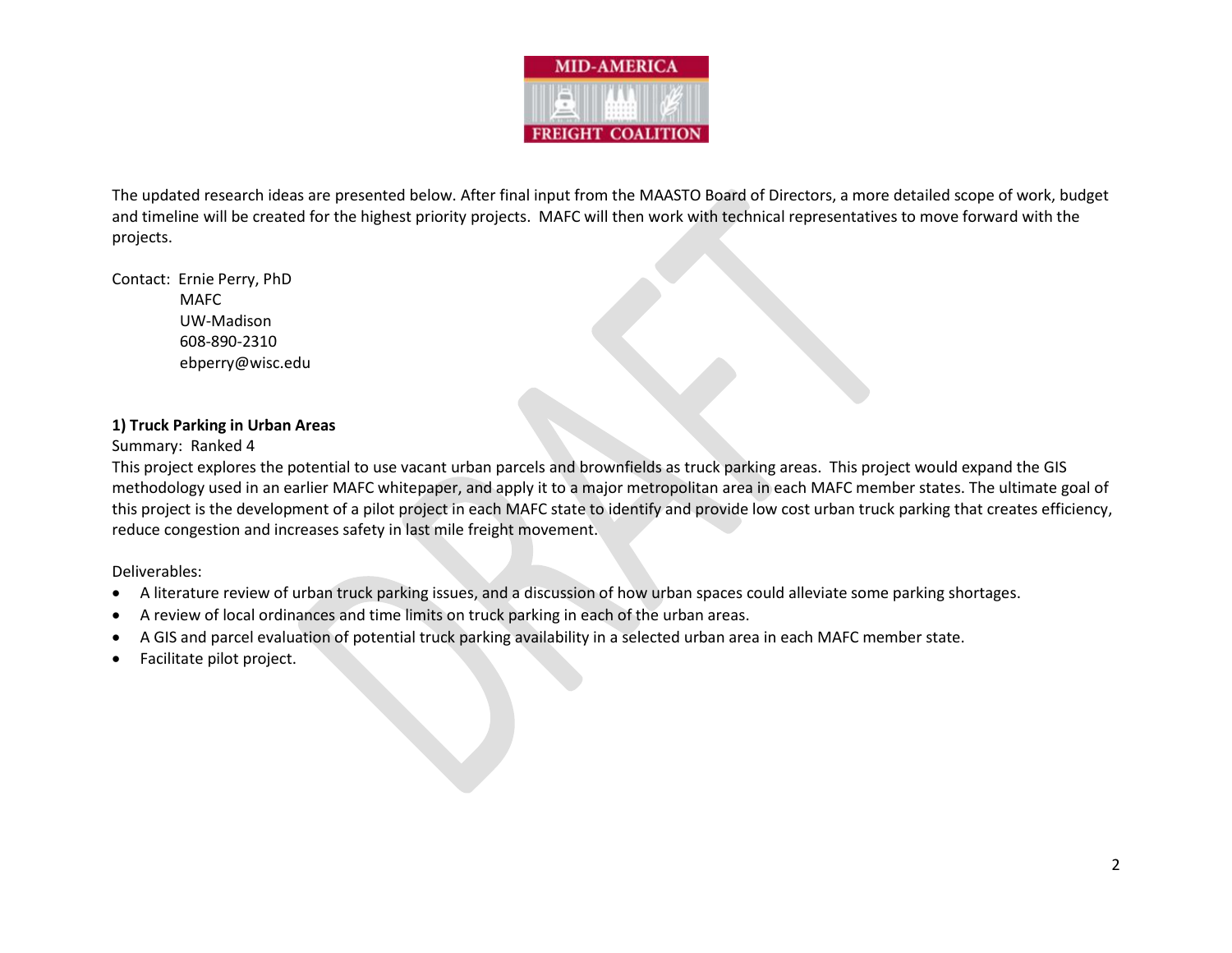

#### **2) Autonomous Truck Corridors: Preparing for the Future**

#### Summary: Ranked 5

Some states have begun high definition mapping of select freight corridors to improve the data available for autonomous vehicles, in particular, autonomous trucks. This project would provide states with a review and guide for potential actions to accommodate autonomous vehicles, and to improve the level of safety associated with their operations.

Deliverables:

- Literature review of technology related to autonomous truck operations, and what mapping and communications technology is necessary for operations.
- Review/study of potential benefits of autonomous vehicles, potential benefits of preparing now.
- Review of MAFC and other state efforts to prepare for adoption of autonomous truck technology. Consideration of the technology on fixed corridors that provide multimodal links such as ports to warehousing or airports to warehousing.
- Review of changes to planning and project development processes to address this new technology.
- Assessment of cost to implement and maintain AVO systems.
- Assessment of obstacles to implementation.
- Recommendations / implementation actions for MAFC members to advance implementation and improve safety of autonomous vehicle operations.

## **3) Quantifying the Value of Multimodal Freight Investments**

## Summary: Ranked 1

Quantifying the economic impact of infrastructure investments is key to understanding and communicating the value of multimodal investments. This project reviews current economic models to evaluate investments and then will develop an easy to use economic model that estimates the value of freight investments.

- A list of the multimodal funding programs in use across the MAFC, the types of projects funded by these programs, and the cost of these projects.
- A literature review of current economic analysis tools.
- Develop usable economic analysis tool that provides an assessment of the value of multimodal investments, and can be used as a project prioritization tool. Project will consider matrix based solutions as well as spread sheet and economic modeling.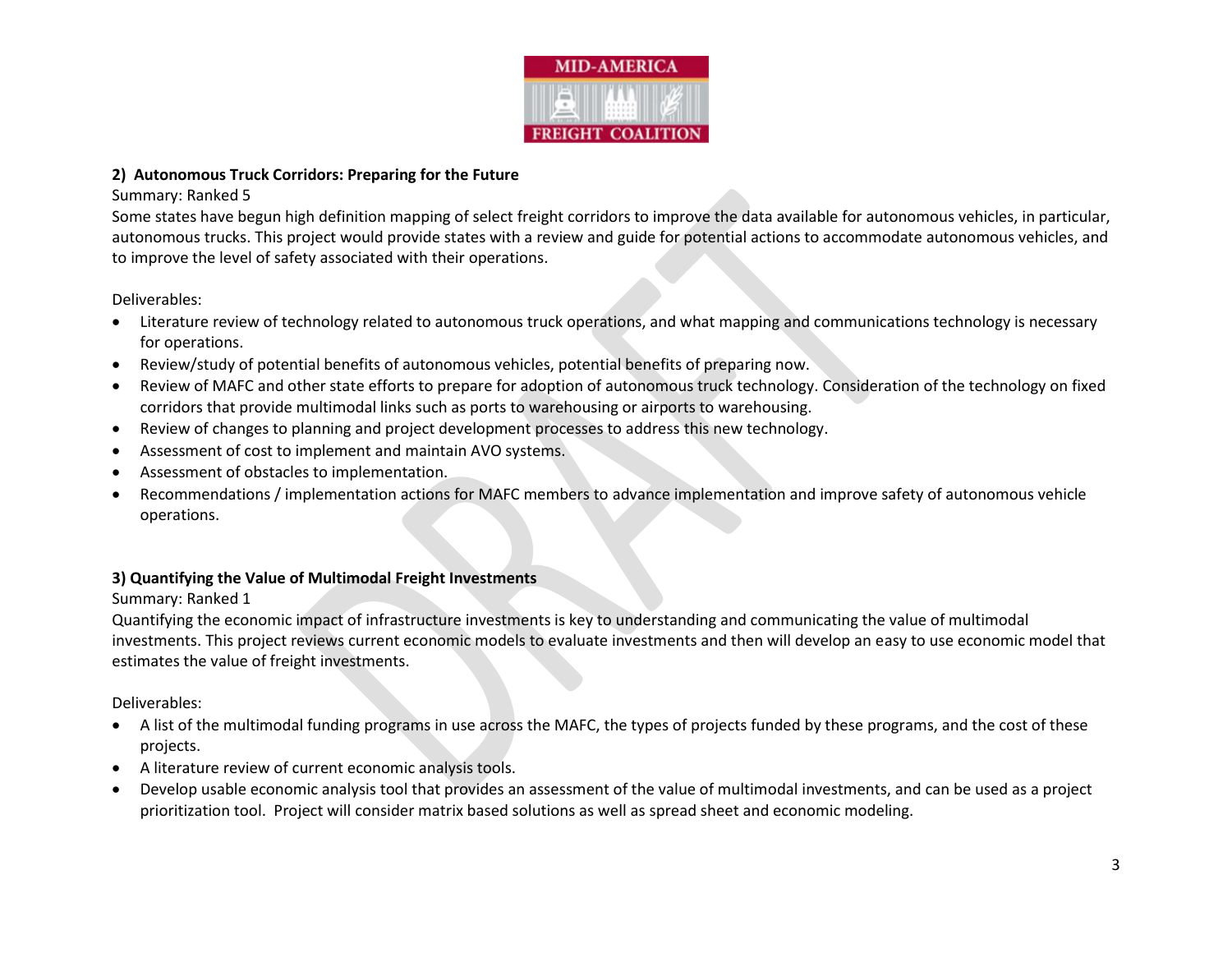

#### **4) OSOW Harmonization**

#### Summary: Ranked 2

OSOW freight makes up a very small portion of CMV traffic, but has significant economic value. Additionally, harmonization efforts for OSOW regulations and permitting have been underway for quite some time with slow progress due to required state legislative changes, state perspectives and real and perceived differences in state transportation needs and systems. MAFC will work with the MAASTO SCOHT, the MAASTO Motor Carrier Committee and the states to identify the current and past efforts in harmonization and then support the priority effort as determined and agreed upon by MAASTO.

#### Identified Deliverables:

- A comparison of each state's OSOW regulations.
- A review of past and current harmonization efforts in the MAASTO region.
- Research and facilitation support for the priority harmonization efforts for the MAASTO region.

## **5) Competitive Grant Best Practices and Template**

#### Summary: Ranked 10

The FASTLANE program, TIGER and MARAD grant programs can benefit MAFC states but there is increased demand on staff to develop increasingly complex grant applications. With an estimated 8% success rate on FAST applications and each costing around \$25-30,000, states are hard pressed to justify the application. In order to improve the likelihood of grant awards and simplify the process, the MAFC will collect successful grant applications for these three programs and make a catalogue of applications available on the MAFC webpage. The applications will also be reviewed for best practices innovative approaches to support MAASTO state application efforts.

- A collection of multimodal freight grant applications for TIGER, FASTLANE and MARAD competitive grant programs.
- A review of successful FASTLANE applications across nation, with summary of successful elements.
- Identification of best practices and innovative approaches in the applications.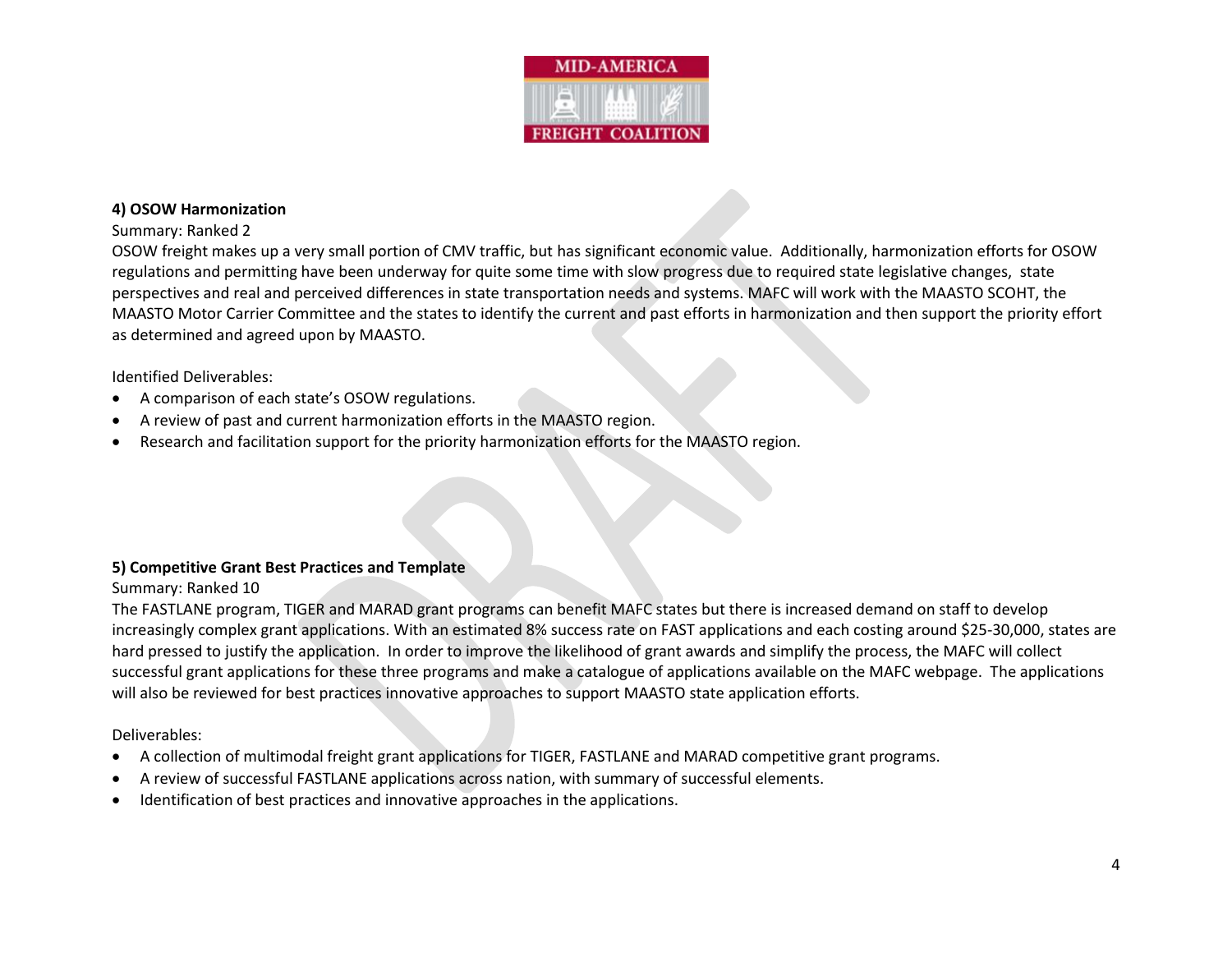

#### **6) Developing Regional Freight Performance Measures**

## Summary: Ranked 8

Creating regional performance measures demonstrates the MAASTO commitment to understanding and operating a regional freight system. The assessment process will also help us better understand the operation of the system as a whole, and support identification of regionallyrelevant projects.

## Deliverables:

- Provide a review of best practices on freight performance measures and the related data collection and management.
- Identify and populate regional performance measures and link to state measures.
- Develop strategic approach to using state and regional measures to support multistate project level decision-making.

## **7) Freight Data Training**

## Summary: Ranked 3

Most states currently use the USDOT provided Freight Analysis Framework data to estimate freight tonnages by mode along with freight movements. There is a need for most all freight planners to have some ability to access, use and understand this data as well as other available freight data. This project will explore existing training and publications on FAF, ATRI data, rail data, Waybill data, waterborne commerce statistics and private sector sources such as Transearch, and provide a literature review and synthesis of best practices, common uses, utility, accuracy and limitations of these data application. The project will also develop and present two, 1-hour workshops for MAFC members documenting the use and application of the data sources.

- Literature and practice review of the data sources, training and common types of analysis.
- Freight data primer that provides an overview and links to the data sources or vendors.
- Two training sessions with support materials.
- Available for continued consultation as members explore the data and primer.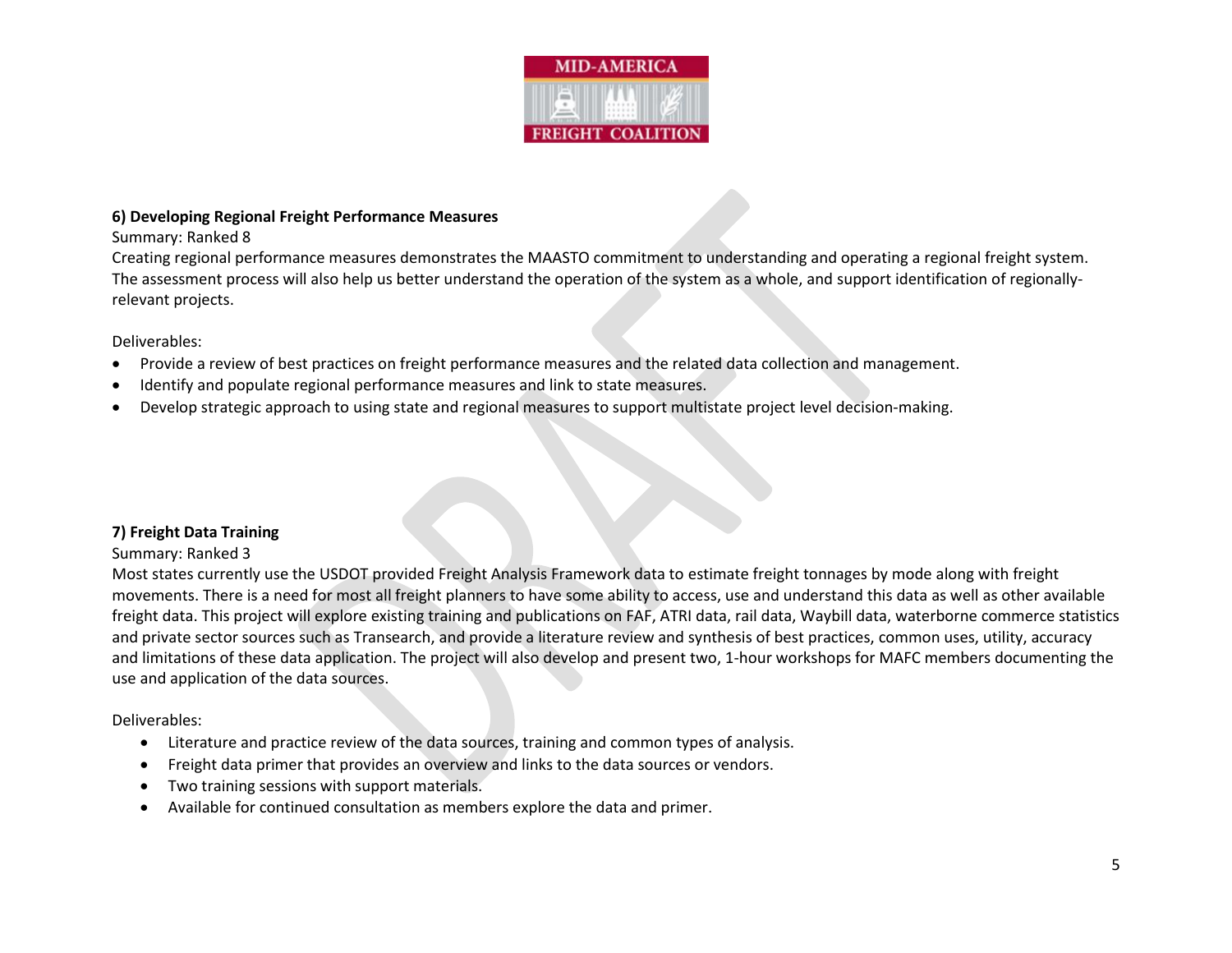

#### **8) TPIMS Performance Metrics and Data Warehouse**

Summary: Ranked 7

As required by USDOT, MAFC will produce the required TPIMS performance metrics in the areas of safety, reliability and parking spot utilization and demand and submit to KSDOT. MAFC will also provide the overarching data warehouse to house the TPIMS parking data.

Deliverables:

- TPIMS USDOT required performance measures.
- Data warehouse, data storage and data access for TPIMS data.

## **9) Regional Assessment of Shipping Container Access**

Summary: Ranked 10

As states work to support increased multimodal operations, access to shipping containers is frequently cited as a limiting factor to the movement of freight across modes and for the introduction of containers to inland waterways and Great Lakes shipping. This project will review previous work on containerization efforts in shipping and provide an overview of successful efforts and the key components of those efforts. Based on the review, potential development and collaborative approaches are outlined that would increase container availability.

- Literature and practice review of containerization efforts and collaborative strategies. Includes a review of domestic and international containers chains as well as a review of container chasis availability.
- A review of container ownership models and actions by port authorities and other public entities to provide access to containers.
- Concept of operations developed for most feasible approaches to developing container access and service.
- If appropriate, facilitation of regional network development to support a container pool.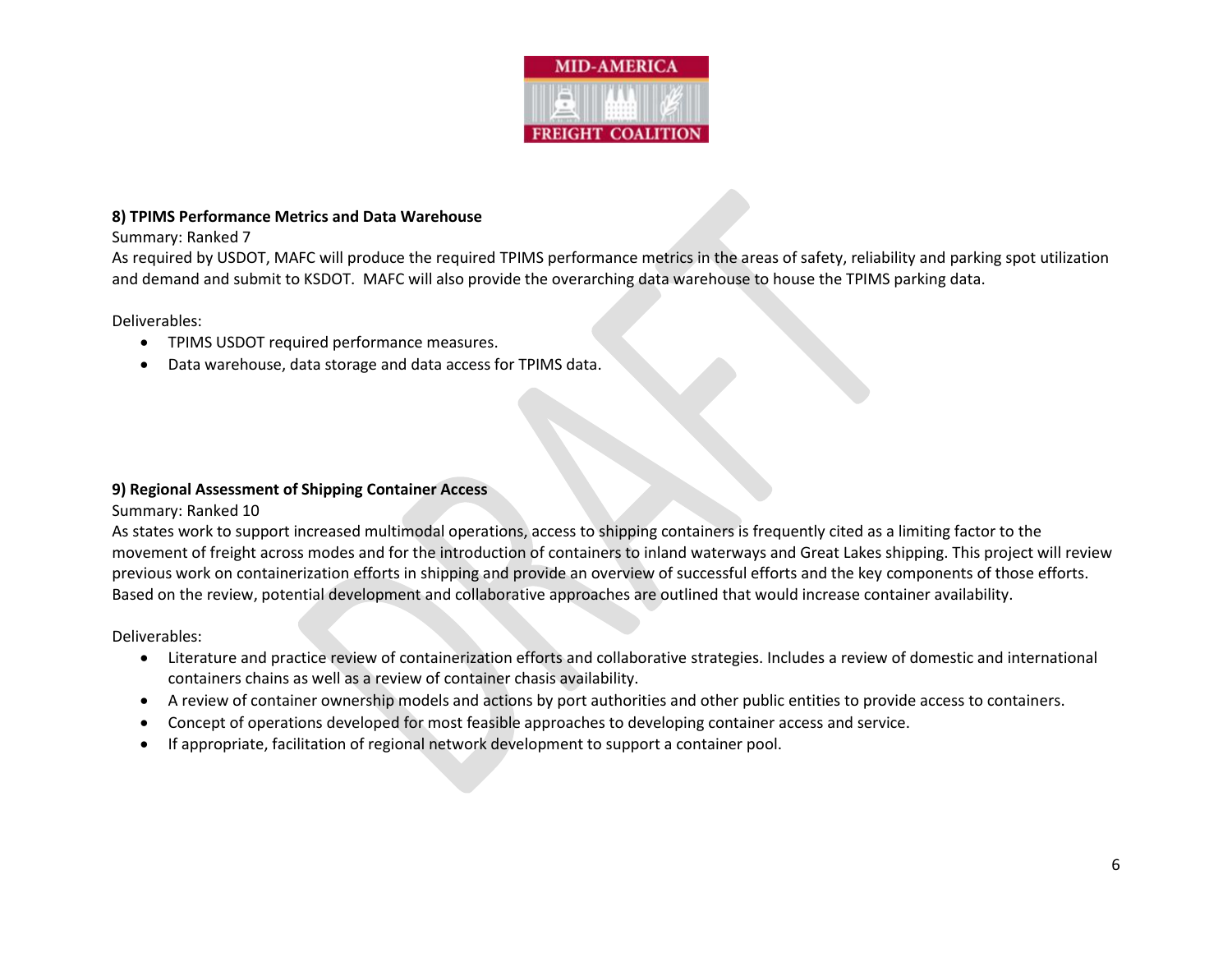

# **10) Regional Supply Chain Optimization Study**

# Summary: Ranked 9

To increase regional competiveness of the MAASTO states, a commodity or good produced across, and impacting the entire region will be identified and a regional supply chain optimization study will be conducted for this commodity. Modeled after the Iowa propane optimization study, the goal of the study is to identify and prioritize transportation investment opportunities across this supply chain that will reduce costs for the region's manufactures and shippers. Further the regional approach will support identification of regionally significant projects that further align the economies of the region.

# Deliverables:

- Identification of a regionally relevant cargo/commodity that is predominantly exported from the region.
- Analysis of multimodal network, a regional perspective on freight corridors and limitations to capacity for the selected cargo(s).
- Include private sector in corridor assessment and evaluation of priority projects.
- Develop simulation model to assess demand and capacity and potential future scenarios.
- Identification of alternative logistics routes, investments and changes to service and operations that support the identified cargo.
- Conduct feasibility and return on investment analysis of investments to create an economic prioritized list of investments to optimize the supply chain.

# **11) Create Regional Freight Facts Brochure, and Map and Detail Significant Freight Corridors and Facilities.**

# Summary: Ranked 6

Similar to the 2013 MAFC Regional Freight Study, this effort would update the 2013 freight corridors and facilities and provide a current portrayal of the region's multimodal freight infrastructure. The effort would also draw from the nationally defined multimodal network and the state's efforts to identify critical rural and urban corridors. The project would also produce individual state and regional freight facts brochures that highlight the nature and scope of freight and freight movement, the economic importance of freight and logistics and how the multimodal system serves local business and industry as well as connects the state and region to the world.

- Updated maps and details on regional multimodal freight systems, corridors and facilities including the loads and significance each corridor or facility.
- Freight Facts brochure for each state and the region that details the modes and corridors, economic importance, jobs, commodities, trading partners, scale and national ranking of the freight systems.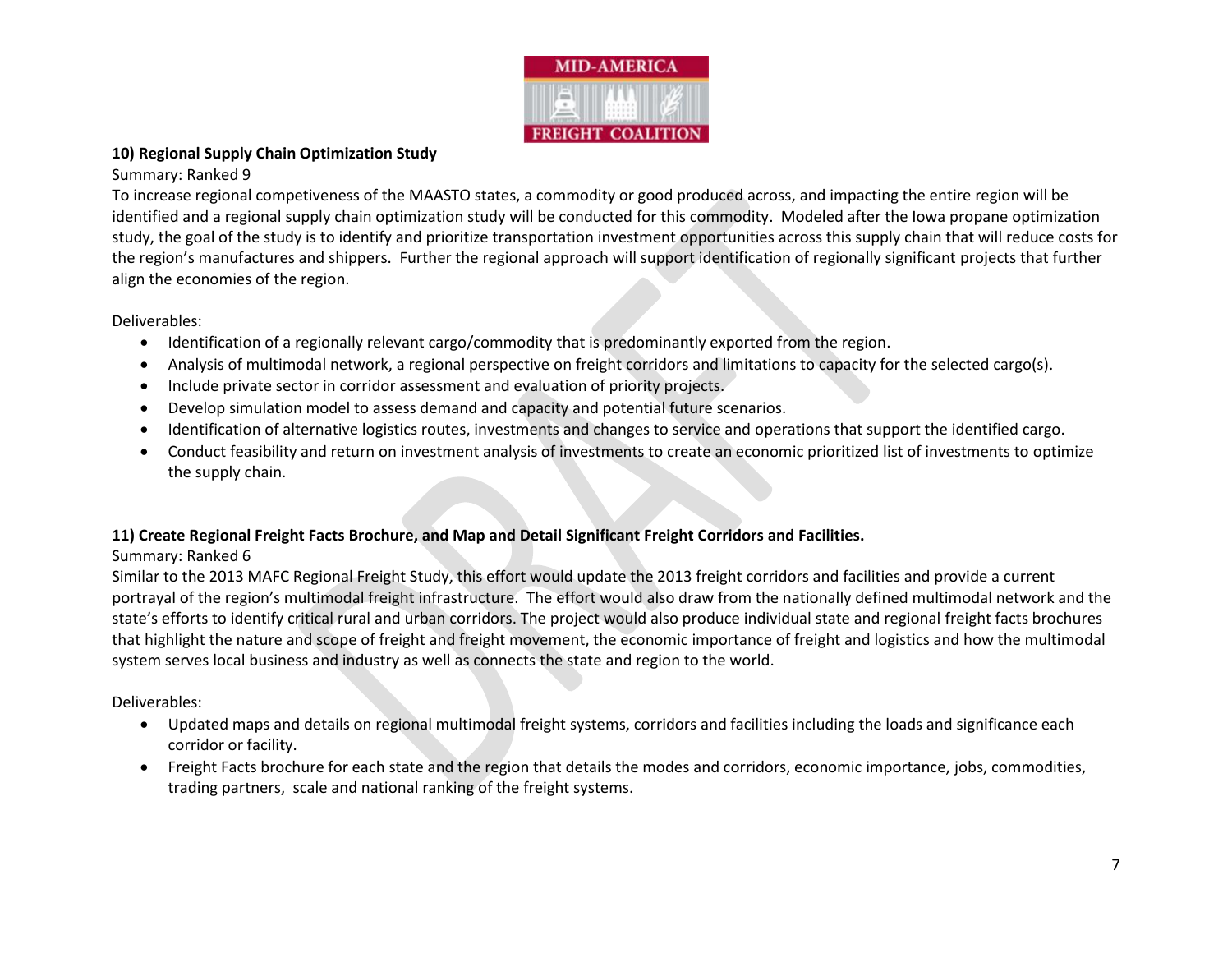

# **State Rankings for MAFC Research Agenda.** 2017-2018 work program. One is highest priority and eleven is lowest.

| Title/rank                                                          | IL             | IN             | IA             | <b>KS</b>      | KY              | MI              | <b>MN</b>      | <b>MO</b>       | OH             | WI             | Mean | Median         | Mode           |
|---------------------------------------------------------------------|----------------|----------------|----------------|----------------|-----------------|-----------------|----------------|-----------------|----------------|----------------|------|----------------|----------------|
| <b>Truck Parking in Urban</b><br>Areas /4                           | $\overline{3}$ | 11             | 6              | $\overline{2}$ | 10              | $\overline{4}$  | 5              | 1               | 5              | $\overline{3}$ | 5    | 4.5            | $\overline{3}$ |
| <b>Autonomous Truck</b><br>Corridors: Preparing for the<br>Future/5 | $\overline{2}$ | 5              | 5              | $\overline{7}$ | 9               | 3               | $\overline{7}$ | 9               | $\overline{2}$ | 5              | 5.4  | 5              | 5              |
| Quantifying the Value of<br>Multimodal Freight<br>Investments/1     | 5              | $\mathbf{1}$   | $\mathbf{1}$   | $\mathbf{1}$   | 1               | 5               | $\overline{2}$ | 3               | $\overline{1}$ | $\mathbf{1}$   | 2.1  | $\mathbf{1}$   | $\mathbf{1}$   |
| OSOW Harmonization/2                                                | 6              | $2^{\circ}$    | $\overline{2}$ | 8              | $\overline{4}$  | $2\overline{ }$ | $\overline{4}$ | $\overline{2}$  | 3              | $\overline{2}$ | 3.5  | 2.5            | $2^{\circ}$    |
| Competitive Grant<br>Template/10                                    | 9              | 10             | 11             | 9              | $6\overline{6}$ | 10 <sup>°</sup> | $\overline{3}$ | $6\phantom{1}6$ | 9              | 10             | 8.3  | 9              | 9              |
| Developing Regional<br>Performance Measures/8                       | $\overline{7}$ | 4              | 9              | 4              | 11              | 6               | 8              | 11              | 10             | 8              | 7.8  | 8              | $\overline{4}$ |
| Freight Data Training/3                                             | $\mathbf{1}$   | $\overline{3}$ | $\overline{3}$ | $\overline{3}$ | $\overline{2}$  | 8 <sup>°</sup>  | 6              | $\overline{4}$  | 4              | $\overline{4}$ | 3.8  | 3.5            | $\overline{3}$ |
| <b>TPIMS Performance</b><br>Metrics and Data<br>Warehouse/7         | 10             | 8              | 7              | 11             | $\overline{7}$  | $\overline{9}$  | $\mathbf{1}$   | $\overline{7}$  | $\overline{7}$ | 6              | 7.3  | $\overline{7}$ | $\overline{7}$ |
| Regional Assessment of<br><b>Shipping Container</b><br>Access/10    | 11             | 6              | 4              | 10             | 8 <sup>°</sup>  | $\overline{7}$  | 9              | 8               | 11             | 9              | 8.3  | 8.5            | 11             |
| <b>Regional Supply Chain</b><br>Optimization Study/9                | 8              | $\overline{7}$ | 10             | 5              | 5               | 11              | 11             | 10              | 8              | $\overline{7}$ | 8.2  | 8              | 8              |
| Create Regional Freight<br>Facts Brochure/6                         | 4              | 9              | 8              | $6\,$          | 3               | $\mathbf{1}$    | 10             | 5               | 6              | 11             | 6.3  | 6              | 6              |